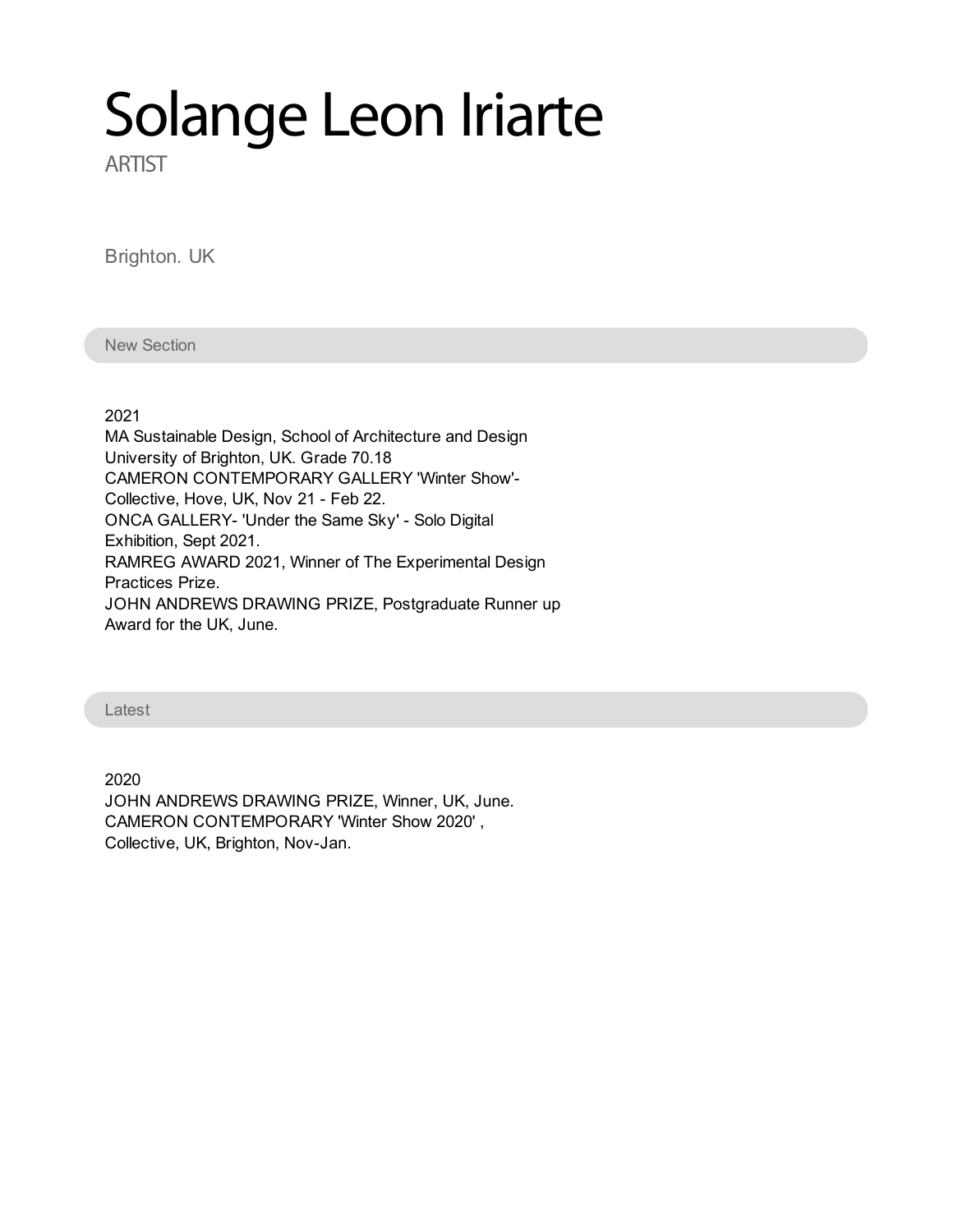LANDIVAR ARCHITECTS, Brighton - Jan 2017 -March 2019. THOMAS RAINSFORD, Artist Open Houses show, December 2019. ONCA Gallery, 'Hope', collective show for Patrons of the gallery, September, Brighton, UK. CAMERON CONTEMPORARY 'Summer Show 2019' , Collective, UK, Brighton, July-September. RAINSFORD & JAMES 'Summer show', August- Headlining artist, Brighton, UK. THE DRAWING ROOM AWARD, Nomination, March, London, UK. CAMERON CONTEMPORARY 'Festival Show 2019' , Collective, UK, Brighton, April-May. ST ANNS GALLERY, 'The Antidote, A Riposte to Valentines', Lewes, UK, February. THE A3 PRESS 'Palatable' Chapbook Publication, February, London -Madrid.

#### 2018

CAMERON CONTEMPORARY 'Winter Show' Collective, UK, Hove- November- January St. ANNS GALLERY - 'Christmas Show' - collective, Lewes, UK. November-December BIROSS International Art Painting Symposium, Cairo-Workshop and Exhibition- October. JAGGEDART- 'Drawing In'- Collective 5 September - 5 October , Marylebone, London. St. ANNS GALLERY - 'Home' - collective, Art Wave Festival Lewes, UK, July- August. St. ANNS GALLERY - 'A Sensual Aggression' - collective, Lewes, UK. June-July CAMERON CONTEMPORARY ' Between Land and Sea' , Collective, UK, Brighton, June. JAGGEDART -' Concealed', Collective, London, UK, June. CAMERON CONTEMPORARY 'Festival Show 2018' , Collective, UK, Brighton, April. ST ANNES GALLERY, 'The Spring Show ', Collective, Lewes, UK, April/ May.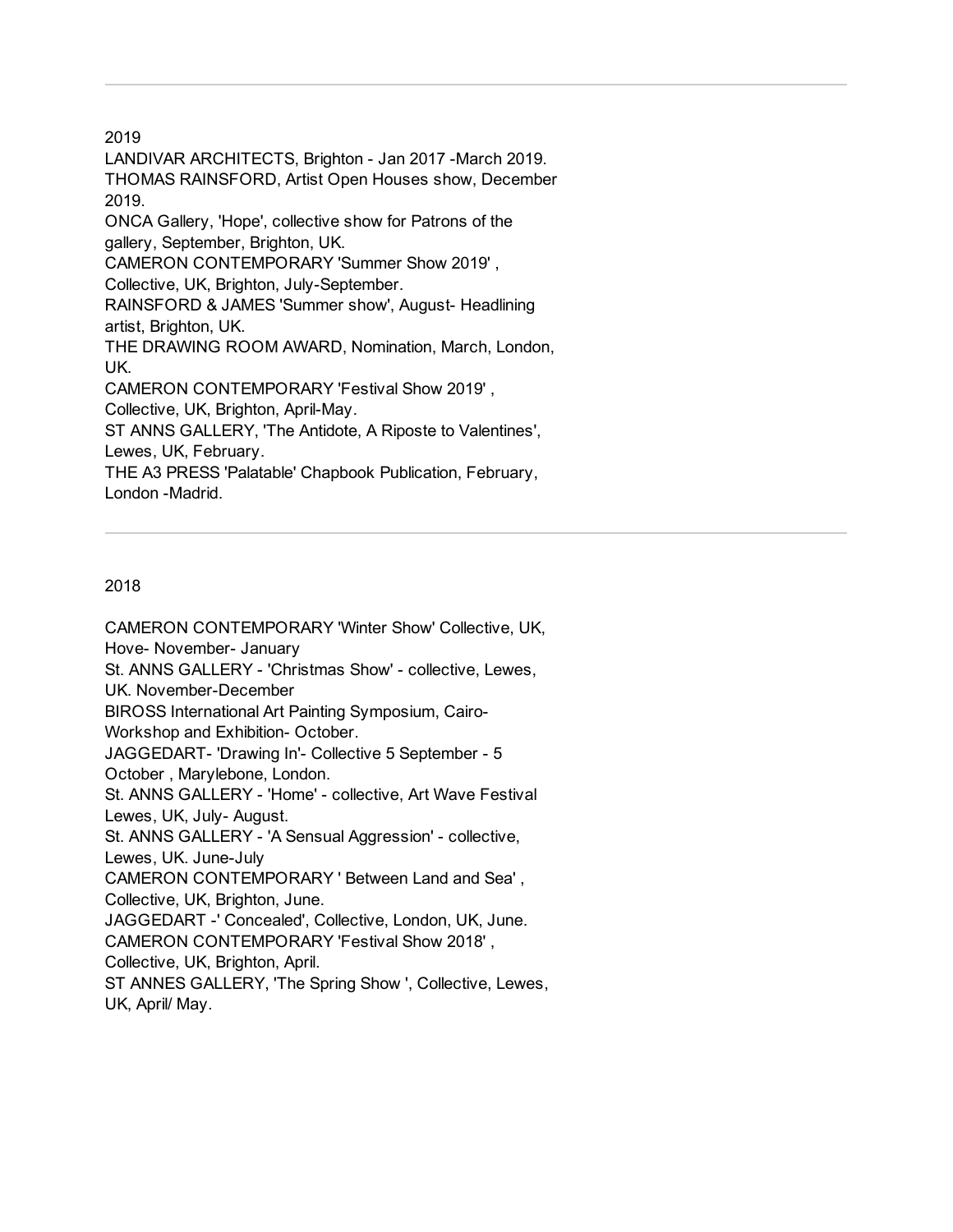CAMERON CONTEMPORARY 'Winter 2017' show, Brighton, UK, December.

ST ANNES GALLERY, 'Art for Under the Tree', Collective, Lewes, UK, December.

JAGGEDART -' Into the Woods' Collective, London, UK, November.

JAGGEDART -' London, Chosen Fragments' Collective,

London, UK, June. PALATABLE AT MANGE TOUT, 'Food on your plate & your

walls', art study on the philosophy of food and art, Brighton,

UK, May -June.

BRITISH AIRWAYS i360-BRIGHTON FESTIVAL, Drawing live event, Brighton, UK, May.

CAMERON CONTEMPORARY 'Festival 2017' collective,

Brighton, UK, May.

ONCA Gallery 'SWAY' SOLO SHOW interactive installation Brighton, UK, April.

CAMERON CONTEMPORARY 'Menagerie' collective,

Brighton,UK, April.

FRICKLETON FINE ART, DMH London, UK, Dec-March.

CAMERON CONTEMPORARY 'Editions 2017', Brighton, UK, January.

2016 GALLERINA Collective, Darlington, UK. CAMERON CONTEMPORARY 'Winter 2016' show, Brighton, UK, December. ST ANNES GALLERY, 'Art for Under the Tree', Lewes, UK, December. CAMERON CONTEMPORARY AOH May Arts Festival Hove. STUDIO 106 AOH May Arts Festival Brighton West Hove Arts Trail Brighton. CAMERON CONTEMPORARY 'UNDER 500' , February, Brighton and Hove. THE ARGUS 13 February Interview on West Pier Conservation, Brighton. ALAI Cider Labels Colchagua Valley, Chile. CAMERON CONTEMPORARY, 'Figure, A cast of Characters' September-Hove, UK. DMHSTALLARD 'Londonscapes' August-September, New Street Square, London. THE WORLD OF INTERIORS art published, July & August Issues. MARNIER LAPOSTOLLE 'Le Petit Clos' Wine label artwork, August, Colchagua, Chile.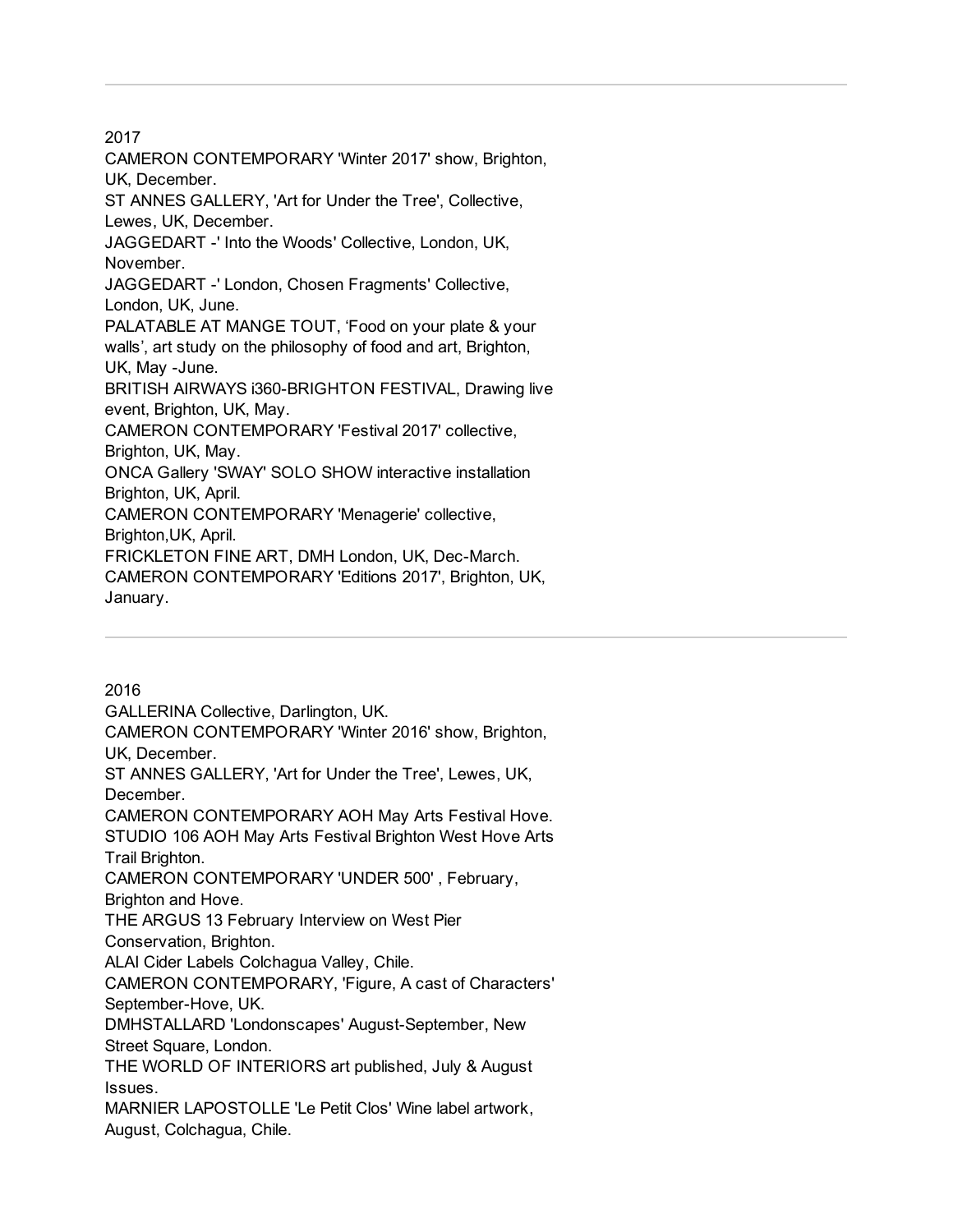CAMERON CONTEMPORARY 'Winter 2015', Brighton. VIVA BRIGHTON September Issue Featured Artist. CAMERON CONTEMPORARY 'Black, White, Dark, Light', Brighton. LANSDOWNE GALLERY, Wave Art Festival, Lewes, August. BATTERSEA AAF – London Affordable Arts Fair with Cameron Contemporary Gallery. BOH MAY ARTS FESTIVAL Brighton 10 year anniversary exhibition at Studio 106, Brighton. CAMERON CONTEMPORARY BOH MAY ARTS FESTIVAL , Brighton. CAMERON CONTEMPORARY September Winter show, Brighton.

DELICIOUS MAGAZINE On food education publication.

#### 2014

'CHRISTMAS SHOW', CAMERON CONTEMPORARY, Brighton, UK Collective 'LITTLE WONDER', St ANNES GALLERY, Lewes, UK **Collective** 'IN TRANSIT', BLUE ELEPHANT THEATRE, London, UK. 'PALATABLE', LONG WHITE CLOUD, London, UK SOLO show. FRAME FACTORY, Exhibition of Prints, Brighton. 'SUSSEX: LAND, CITY & SEA' CAMERON CONTEMPORARY, Brighton, UK Collective. 'PALATABLE', NAKED EYE GALLERY, Brighton, UK SOLO Show

OHT Brighton Festival, Brighton UK Collective Exhibition Studio 106.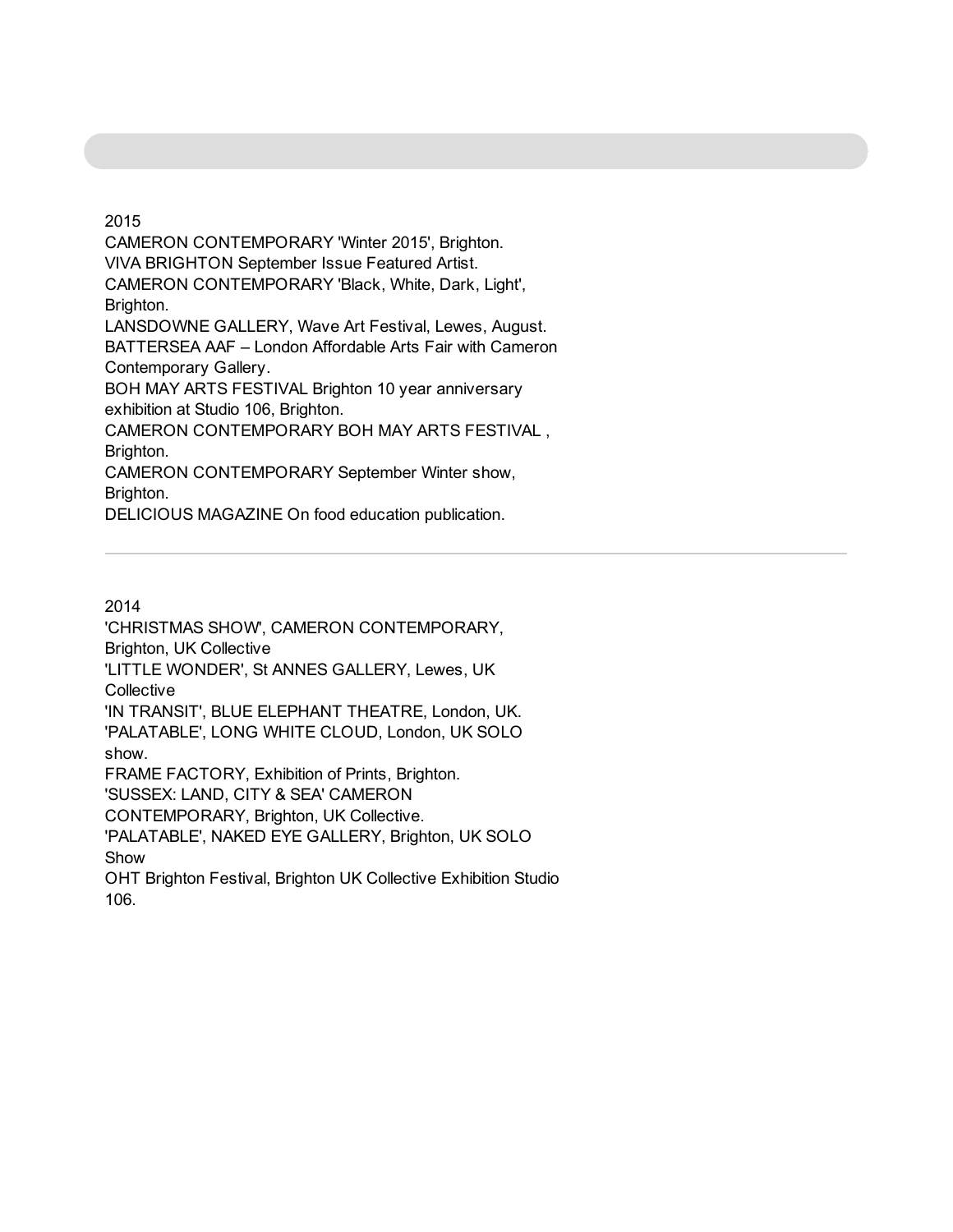BRIGHTON DOME, Brighton, UK. Festival 'A PULSO' Artichoke Artgroup, FRINGE FESTIVAL AWARD, Brighton, UK, 2nd best International Act Award, 'IN TRANSIT'. FRAME FACTORY, Exhibition of Prints. VINOPOLIS, London, UK. Live drawing of the talk on butchery and sustainable food by Farmer Andrew Sharp. MANGE TOUT, Brighton, UK, Exhibition of Cityscapes. LAPOSTOLLE, GRAND MARNIER, Colchagua Apalta Vineyard, Chile. Original Illustrations for Wine Collection D'ALAMEL and labels for 'TRIO' Wine Collection.

2012 - LaCav MAGAZINE, Santiago, Chile. Article and illustrations on Brighton & Hove City with photographer Matt Wilson.

'EPHEMERA', BELLIS GALLERY, Brighton, UK – Exhibition of 13 original pieces, 3 exhibitors.

2011

OHT Brighton Festival, Brighton UK Collective Exhibition, Drawings of Sussex and Valparaiso Coasts. THE DRAKES HOTEL, Brighton, UK, Original drawings solo show. BELLIS GALLERY, Brighton, UK permanent artist exhibition of drawings and prints. TREACLE & CO, Brighton, UK drawings and prints. THE MISERABLE RICH, Brighton, UK Album cover artwork

and design.

2010

'INHABIT', THE DOME, Brighton, Collective Exhibition & Performance, Sculpture "The people in the Walls". 'SHAKEN BUT NOT BROKEN' WINES OF CHILE, Santiago, Chicago, San Francisco, London, Exhibition with Matt Wilson for fund raising after Chile Earthquake.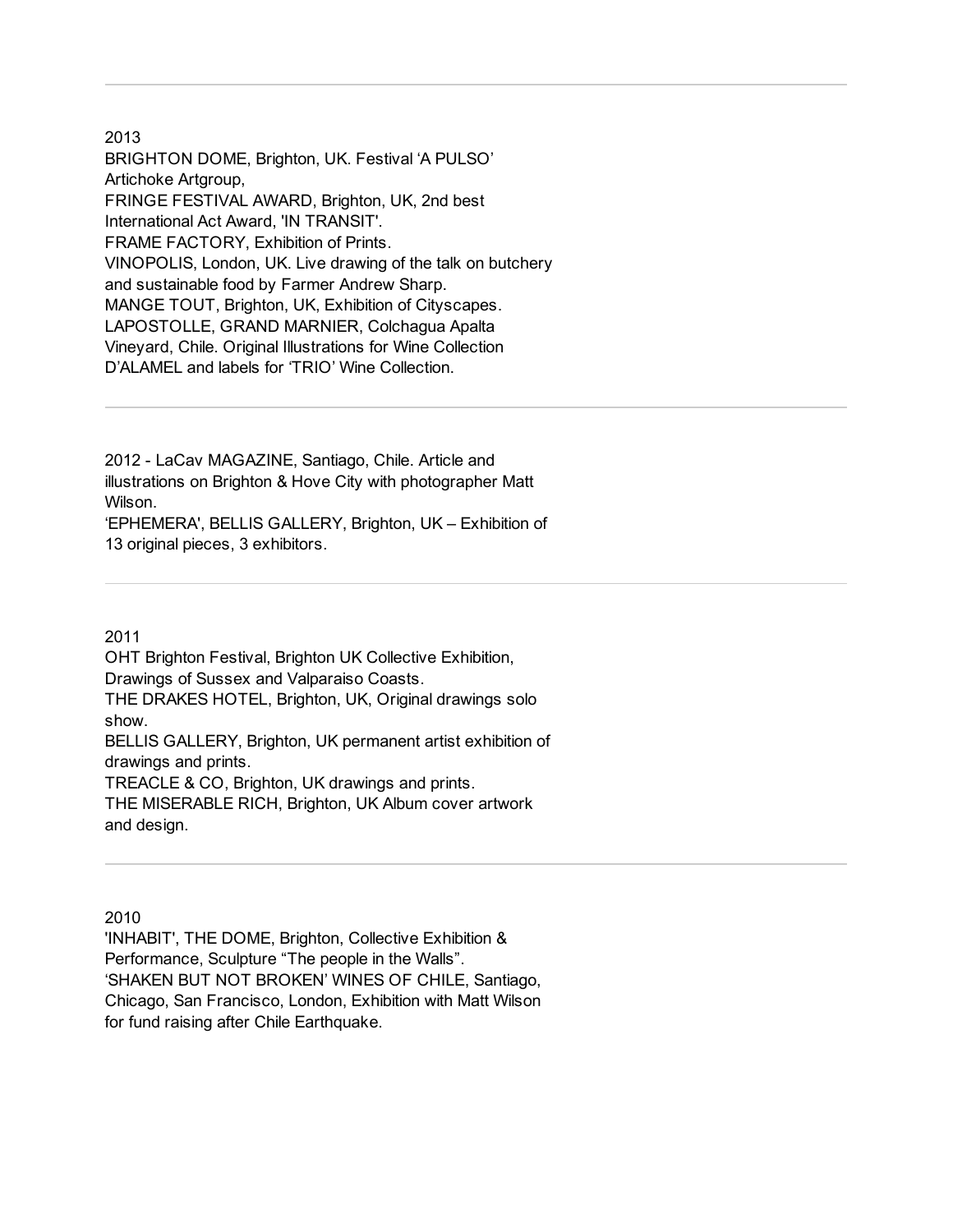2005 - Award winning ARTICHOKE ARTGROUP & ARTICHOKE THEATRE, Brighton, UK. Co founder & Co Director of Integrated Arts Group, Art director, instigator, producer, designer and physical theatre actress.

2006 BRIGHTON & HOVE CITY COUNCIL & MILLIMETRE, UK. Tarner Neighborhood public art seating. MILLIMETRE . Brighton UK.

2004-2008 LCE ARCHITECTS, Brighton UK.

2002 BAG GALLERY, Brighton, UK. Curating.

1994 'EXISTENCES' Havana Film Festival, Cuba, Animation Drawing and colourist.

#### **Education**

2003 Bsc. Architecture Faculty of Arts University of Brighton, UK. 2000 Printmaking Faculty of Arts University of Brighton, UK. 1994-1999 Architecture and Urban Design Escuela de Arquitectura Universidad Catolica de Valparaiso, Chile. 1994 French Baccalaureate, Philosophy, Letters and

Mathematics Alliance Francaise de Santiago du Chili Antoine

de St-Exupery.

1991-1994 National School of Modern Music, Opera Singing.